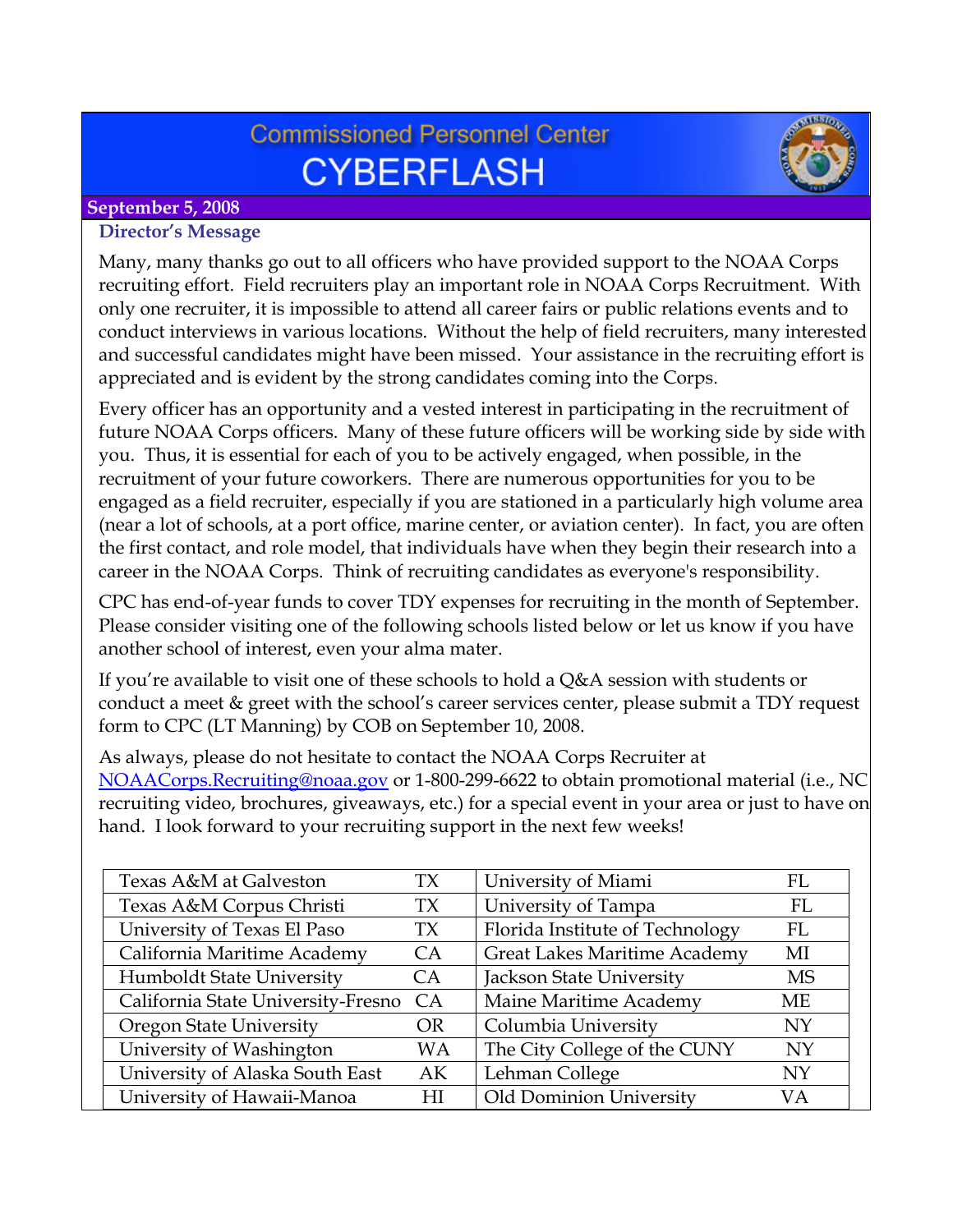| South Carolina State University | <b>SC</b>     | University of Norfolk     |    |
|---------------------------------|---------------|---------------------------|----|
| Coastal Carolina College        | SC            | <b>Hampton University</b> | VА |
| College of Charleston           | <sub>SC</sub> | North Carolina A&T State  | NC |
| Savannah Technical College      | GA            | Savannah State University | GА |
| South Georgia College           | (÷A           |                           |    |

CAPT William B. Kearse, NOAA Director, Commissioned Personnel Center

#### **Announcements**

### **Revised List of Unusually Arduous Sea Duty Vessels**

 $\frac{1}{2}$  , the contribution of the contribution of the contribution of the contribution of the contribution of the contribution of the contribution of the contribution of the contribution of the contribution of the contr

On August 28, 2008, RADM Bailey designated the following NOAA Vessels as "Unusually Arduous Sea Duty" for calendar year 2008.

*Ronald H. Brown Oscar Dyson Fairweather Nancy Foster Miller Freeman McArthur II Okeanos Explorer Henry B. Bigelow* 

There is a link to the signed memorandum on the NOAA Corps homepage, [http://www.noaacorps.noaa.gov.](http://www.noaacorps.noaa.gov/) Please direct any questions to LCDR Jeremy Adams at 301-713-7694.

**\_\_\_\_\_\_\_\_\_\_\_\_\_\_\_\_\_\_\_\_\_\_\_\_\_\_\_\_\_\_\_\_\_\_\_\_\_\_\_\_\_\_\_\_\_\_\_\_\_\_\_\_\_\_\_\_\_\_\_\_\_\_\_\_\_\_\_\_\_\_\_\_\_\_\_\_**

### **Fleet Augmentation Needs**

Contact the respective Marine Center for information on travel. For specific information on the cruises and operations involved, please contact the XO or CO of the vessel. All requests to augment will need to be approved/cleared through your current supervisor, CO of the respective vessel, and CO MOA or MOP. If you have any questions, please contact LCDR Stark at 206-553-8705 or LCDR Bridgeman at 206-553-4764 or CDR Francisco at 206-553-8705.

#### *Gordon Gunter*

9/13-9/30 (Pascagoula, MS-Pascagoula, MS)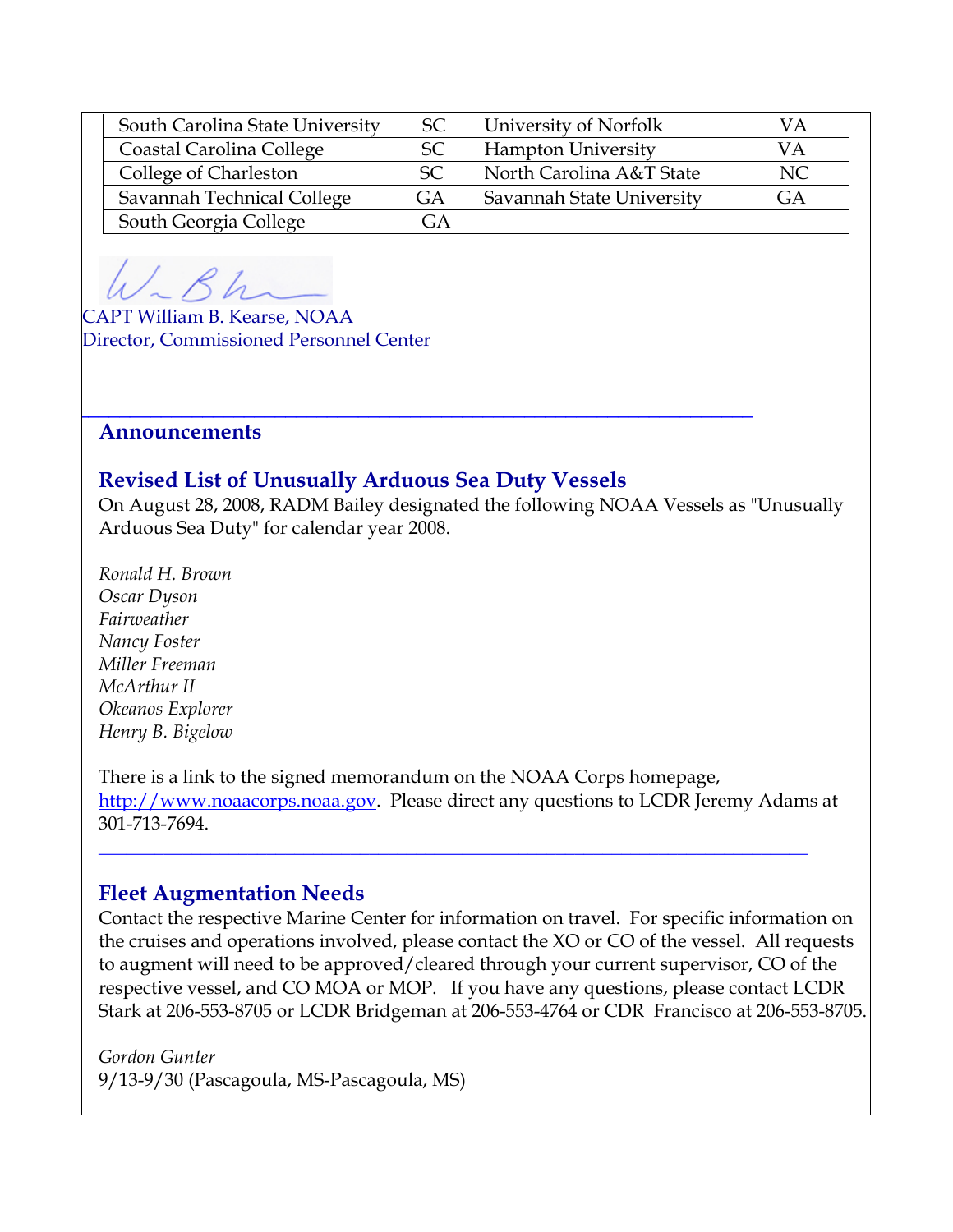*Okeanos Explorer* 9/8-9/26 (Seattle, WA-Seattle, WA) 10/2-10/16 (Seattle, WA-San Francisco, CA) 10/21-11/6 (San Fran-San Fran) 11/11-11/21 (San Fran-TBD, WA)

# **Billet Opportunity, Full Time University Training in Hydrographic Science**

**\_\_\_\_\_\_\_\_\_\_\_\_\_\_\_\_\_\_\_\_\_\_\_\_\_\_\_\_\_\_\_\_\_\_\_\_\_\_\_\_\_\_\_\_\_\_\_\_\_\_\_\_\_\_\_\_\_\_\_\_\_\_\_\_\_\_\_\_\_\_\_\_\_\_** 

The National Ocean Service's, National Geodetic Survey (NGS) is seeking a motivated junior officer for a unique full-time university training experience. The officer assigned to billet #7198, FUT/NOS/NGS, will take part in a rigorous one-year Master of Science (M.S.) program in Hydrographic Science, offered through the University of Southern Mississippi (USM). This program is certified at the Category A level by the International Hydrographic Organization (FIG/IHO) International Advisory Board; and, upon completion, the officer will have fulfilled all the academic requirements toward becoming a Category A hydrographic surveyor.

The officer will receive a solid foundation in geodesy and acoustic theory; will have exposure to various acquisition and processing software suites; and will have hands-on training with several echosounders and side scan sonars. The culmination of the program is a summer project in which students will execute an entire hydrographic survey that begins with the writing of the survey specifications and the installation/calibration of the survey equipment; and ends with the production of a paper chart and ENC - with data to be submitted to NOAA's Office of Coast Survey for inclusion in a future nautical chart.

Being a one year assignment, the officer is afforded extra flexibility in the development of their career path by skillfully pairing this assignment with a complementary billet at either the beginning or the end of their land tour. Officers just completing their first sea assignment on a hydrographic ship or those who are slated to return to NOAA's hydro fleet would do well to consider this billet. While officers with previous exposure to hydrographic surveying will have a more enriching educational experience, prior surveying experience is not a prerequisite for this billet.

All coursework takes place at the Stennis Space Center, which in addition to hosting USM, is also home of the Naval Oceanographic Office (NAVOCEANO) and a U.S. Naval Research Laboratory (NRL) detachment. When combined with the multi-national student base attracted to USM's program, the officer will find themselves in an excellent networking environment, able to get first-hand accounts of the methodologies employed by other hydrographic organizations around the world. Such experiences will be invaluable when the officer finds themselves in future administrative billets.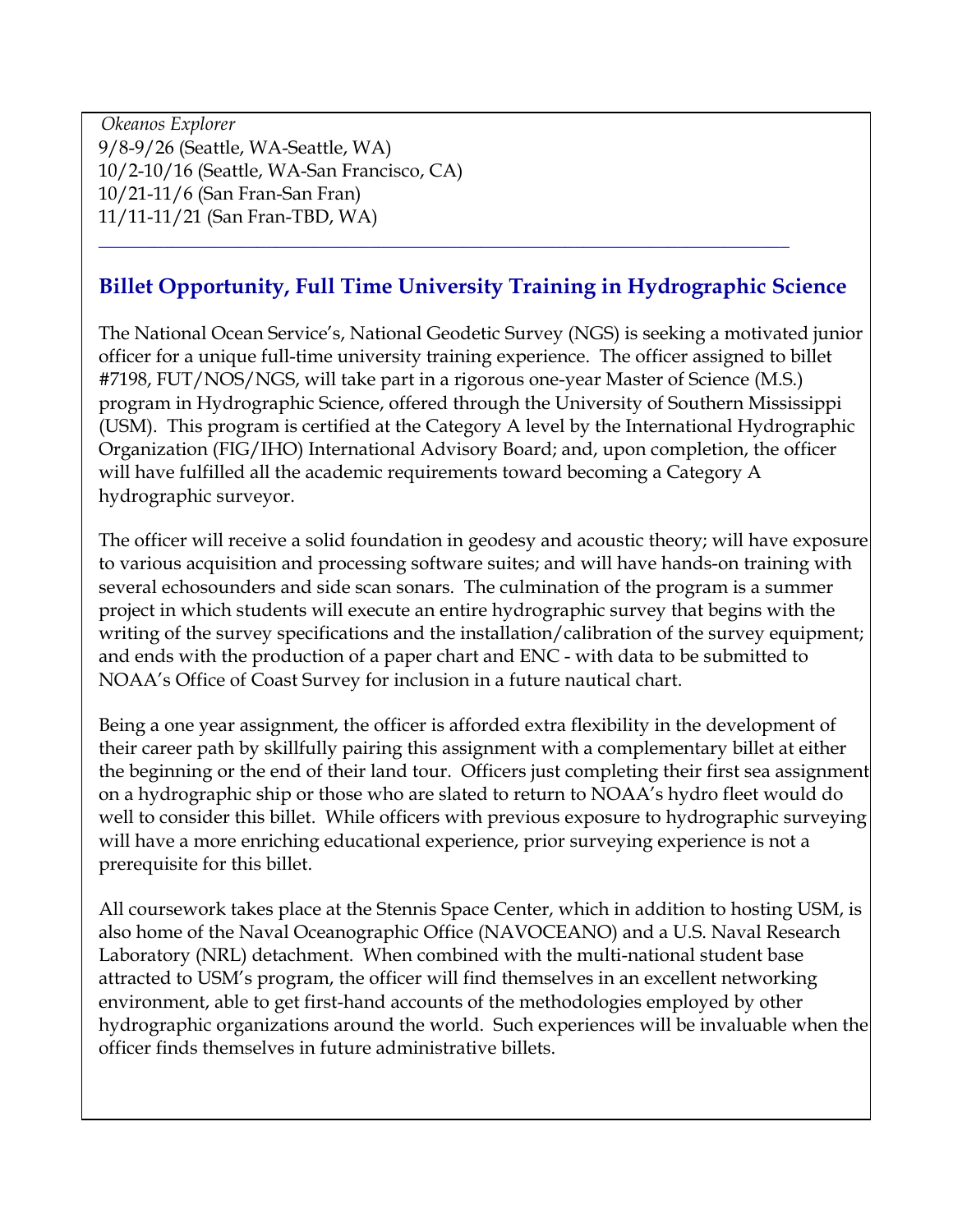For further information on this billet, please direct all inquiries to LTjg Michael Gonsalves at [michael.gonsalves@noaa.gov](mailto:michael.gonsalves@noaa.gov).

## **Approved Retirements/Resignations/Separations**

**\_\_\_\_\_\_\_\_\_\_\_\_\_\_\_\_\_\_\_\_\_\_\_\_\_\_\_\_\_\_\_\_\_\_\_\_\_\_\_\_\_\_\_\_\_\_\_\_\_\_\_\_\_\_\_\_\_**

The following officers have approved retirements, resignations, or separations. Be sure to thank them for their service to NOAA and nation and wish them the best the next time you see these officers!

LTJG Jamie S. Wasser September 30, 2008 ENS Llian G.K. Breen September 30, 2008 LT William W. Pierce, III November 1, 2008 LT Joshua D. Bauman December 1, 2008 CDR Philip A. Gruccio December 1, 2008 LTJG Richard A. Edmundson December 1, 2008 LTJG Stephen Z. Kroening December 1, 2008 ENS Patrick B.K. Jorgensen December 15, 2008 LCDR Jeremy B. Weirich December 15, 2008 CAPT Stephen A. Kozak January 1, 2009 CAPT John W. Humphrey, Jr. January 1, 2009 CAPT Emily B. Christman June 1, 2009 CAPT Sean R. White July 1, 2009 CAPT Steven R. Barnum July 1, 2009

### **On the Horizon**

| October 6-31, 2008        | REFTRA 65 (D-School)                  |
|---------------------------|---------------------------------------|
| December 11, 2008         | BOTC 113 (A-School) Graduation        |
| December or January (TBD) | <b>B-School</b>                       |
| January 16, 2009          | <b>Cutoff for Document Submission</b> |
|                           | (Promotion Boards)                    |
| March 2-5, 2009           | <b>Promotion Boards</b>               |
| March 2, 2009             | D-School                              |
|                           |                                       |

**\_\_\_\_\_\_\_\_\_\_\_\_\_\_\_\_\_\_\_\_\_\_\_\_\_\_\_\_\_\_\_\_\_\_\_\_\_\_\_\_\_\_\_\_\_\_\_\_\_\_\_\_\_\_\_\_\_\_\_\_\_\_\_\_\_\_\_\_\_\_\_\_\_\_\_\_\_**